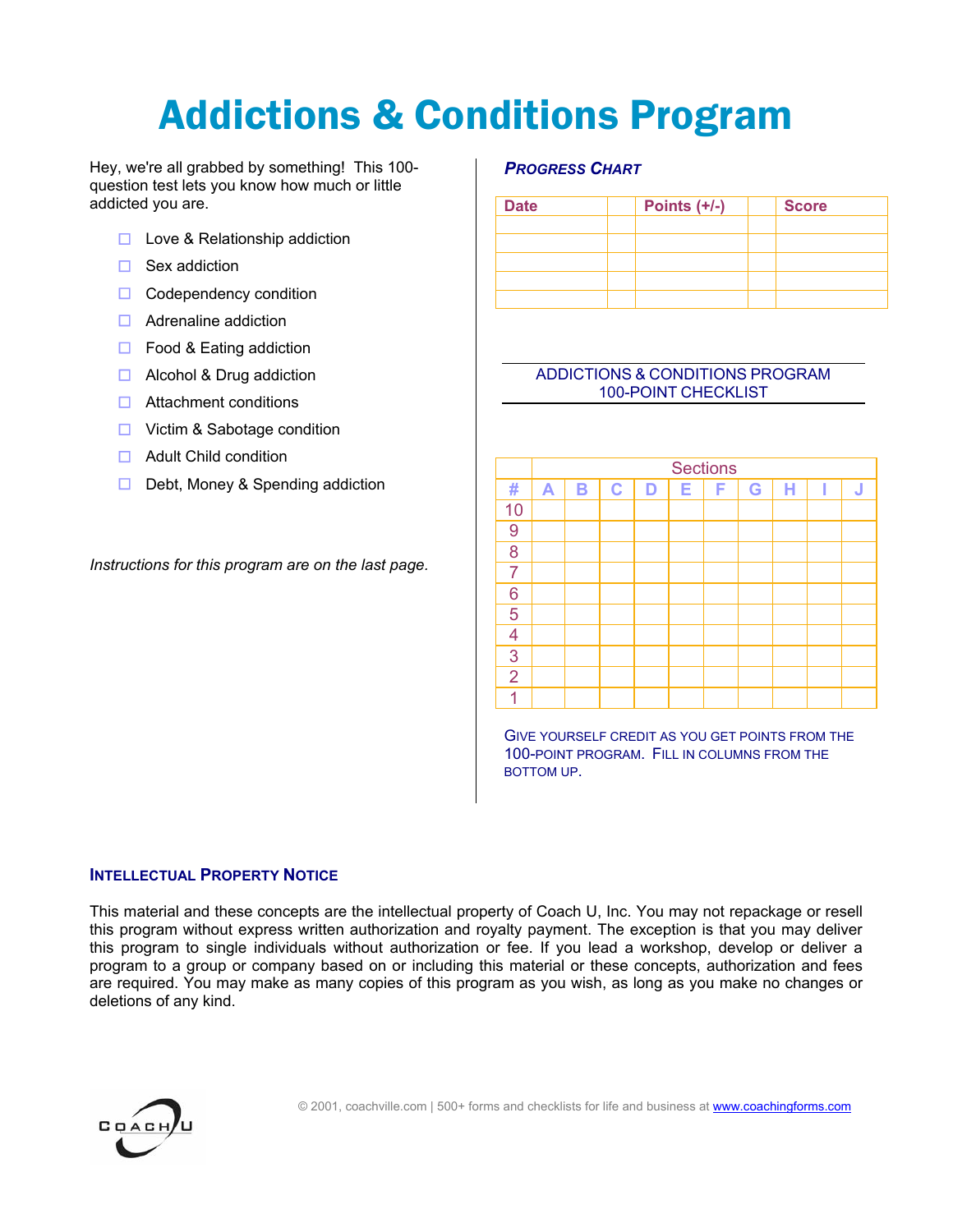# **A. LOVE & RELATIONSHIPS**

- $\square$  Do you feel incomplete, not really yourself, unless you are in love or have a spouse or partner?
- $\Box$  Do you find that you have a pattern of repeating bad relationships?
- $\Box$  Do you get "high" from romance? And then crash?
- $\square$  Do you find yourself unable to stop seeing a specific person, even though you know that seeing this person is destructive to you?
- $\Box$  Do you feel that life has little meaning unless you have a lover, partner or spouse with whom to share?
- $\Box$  Are you unable to concentrate on other areas of your life because of thoughts or feelings that you are having about another person?
- $\square$  Do you find the pain in your life increasing, no matter what you do? Are you afraid that deep down you are unacceptable?
- $\square$  Do you feel that your romantic life affects your spiritual life in a negative way?
- $\Box$  Have you ever thought that there might be more you could do with your life if you were not so driven by romantic pursuits?
- $\Box$  Do you wish you could stop or control your romantic activities for a given period of time? Have you ever wished you could be less emotionally dependent?

## **\_\_\_ Number of boxes checked (10 max)**

# **B. SEX**

- $\Box$  Do you have sex at inappropriate times, in appropriate places and/or with the wrong people?
- $\Box$  Do you make promises to yourself or rules for yourself concerning your sexual behavior that you find you cannot follow?
- $\Box$  Have you lost count of the number of sexual partners you've had in the past 3 years?
- $\Box$  Do you have sex regardless of the consequences (e.g. the threat of being caught, the risk of contracting herpes, gonorrhea, AIDS, etc.)?
- $\Box$  Do you feel uncomfortable about your masturbation, the fantasies you engage in, the props you use, and/or the places in which you do it?
- $\Box$  Are you jaded? Are you on the path to be?
- $\Box$  Do you feel that your life is unmanageable because of your sexual behavior?
- $\Box$  Do you feel that your sexual life affects your spiritual life in a negative way?
- $\Box$  Do you have sex as a way to deal with or escape from life's problems? Do you feel entitled to sex? Do you feel as though you have earned sex?
- $\Box$  Have you had a serious relationship threatened or destroyed because of outside sexual activity on your part?

**\_\_\_ Number of boxes checked (10 max)**

# **C. CO-DEPENDENCY**

- $\Box$  Are your actions guided by how you think the other person will react or respond?
- $\Box$  Do you tend to help others out, even if it means that you suffer or lose out?
- $\square$  Do you censor or hold back from telling the truth to protect yours or other's feelings?
- $\square$  Do you find yourself covering for another person's behavior?
- $\square$  Do you spend a great deal of time talking about and being too concerned with - other people's behavior, problems or future?
- $\Box$  Is the quality of your life in direct relation to the quality of someone else's great life?
- $\Box$  Are you not very aware of how you feel? But very aware of how others are feeling?
- $\Box$  Do you know that you must be someone distinct, but find it to be very difficult to fully articulate who you really are?
- $\Box$  Has your social circle diminished significantly since becoming involved with a partner, spouse or child?
- $\Box$  Things must be "just so".

## **\_\_\_ Number of boxes checked (10 max)**

## **D. ADRENALINE**

- $\Box$  Do you drink coffee with caffeine?
- $\square$  Do you smoke cigarettes to calm yourself down?
- $\Box$  Do you get grabbed by surprises or disturbances and then not calm down for a day or more?
- $\Box$  Do you drive faster than the speed limit?
- $\Box$  Do you run late?
- $\Box$  Do you feel that inner rush much of the time?
- $\Box$  Are you in sales and not winning easily?
- $\Box$  Do you find that you attract more problems and disturbances than you feel you deserve?
- $\Box$  Is money tight?
- $\Box$  Is it hard to focus for more than 10 minutes on a single thing or conversation?

## **\_\_\_ Number of boxes checked (10 max)**



© 2001, coachville.com | 500+ forms and checklists for life and business at www.coachingforms.com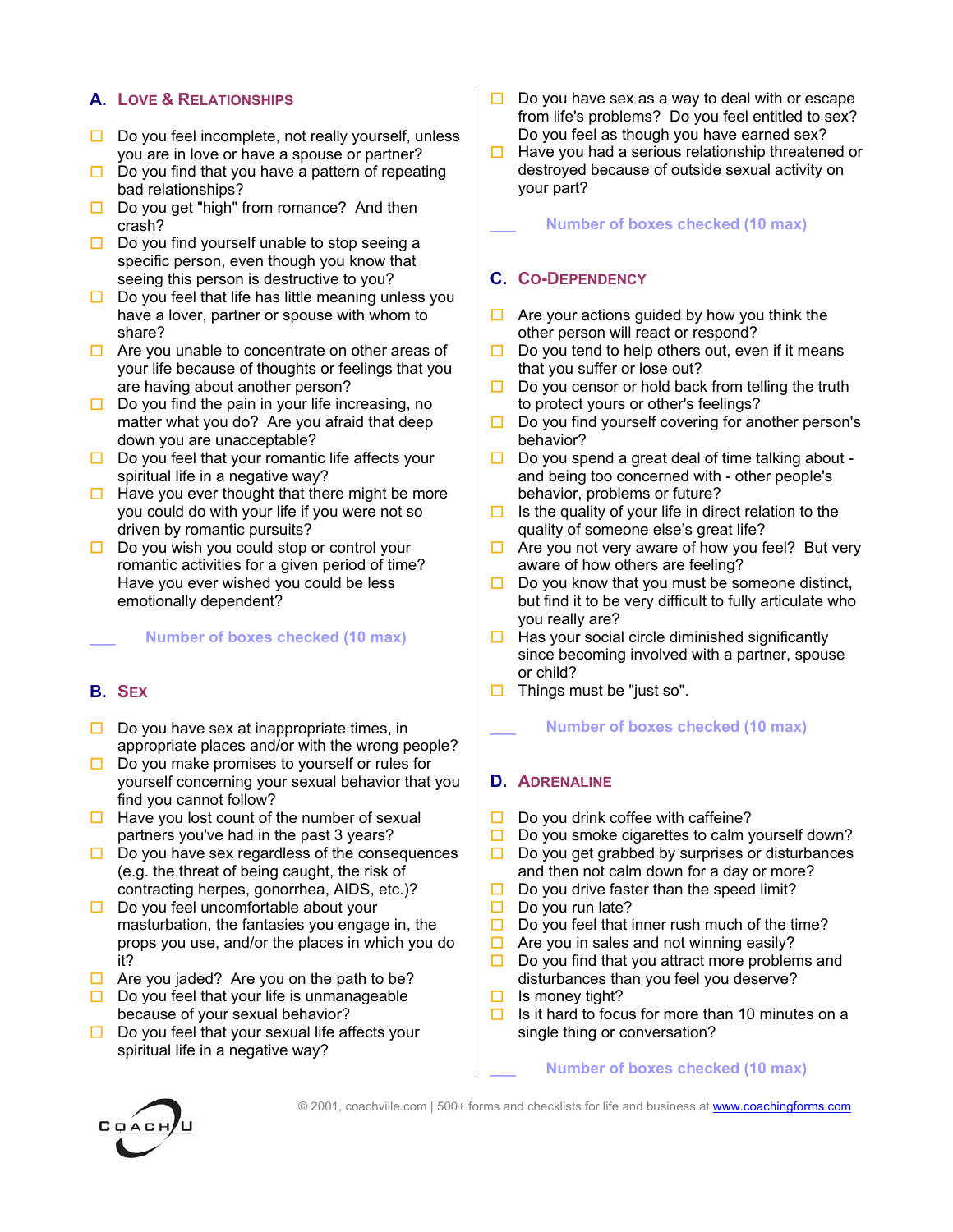## **E. FOOD & EATING**

- $\Box$  Do you binge (eat a whole cake, gorge, keep eating far after you are full)?
- $\Box$  When you get disturbed, do you eat?
- $\Box$  Do you eat sugar (cakes, candy bars) more than 4 times per week?
- $\Box$  Are you embarrassed or nervous when you buy junk food?
- $\Box$  Do you often think about food or your next meal?
- $\Box$  Are you always munching on something?
- $\Box$  Do you eat in bed at night?
- $\Box$  Do you avoid situations in which your food of choice may not be readily available?
- $\Box$  Are you anorexic or bulimic?
- $\Box$  Do you hide food?

#### **\_\_\_ Number of boxes checked (10 max)**

## **F. ALCOHOL & DRUGS**

- $\Box$  Do you often drink alone?
- $\Box$  Do you drink too much?
- $\Box$  Do you hide your bottles or sneak drinks?
- $\Box$  Have you ever been arrested for drunk driving?
- $\Box$  Are you late to or absent from work because of drinking or hangovers?
- $\Box$  After your first drink of the evening, do you usually have at least two more?
- $\Box$  Do you forget what happened the night before when you were drinking?
- $\Box$  Do you drink rapidly or gulp?
- $\Box$  Do you go only to places or parties where you know there will be alcohol or be with only those people you like to drink?
- $\Box$  Do you find yourself not getting what you want in life? And wondering why?

**\_\_\_ Number of boxes checked (10 max)**

## **G. ATTACHMENTS**

- $\Box$  Do you watch more than 10 hours of TV/videos per week?
- $\Box$  Do you smoke more than 5 cigarettes per week?
- $\Box$  Do you talk a lot?
- $\Box$  Do you have more than 1 cafeinated beverage per day?
- $\Box$  Do you critique your appearance in the mirror more than 4 times per day?
- $\Box$  Do you gamble more than once per month or lose more than 10% of your take-home pay per month?

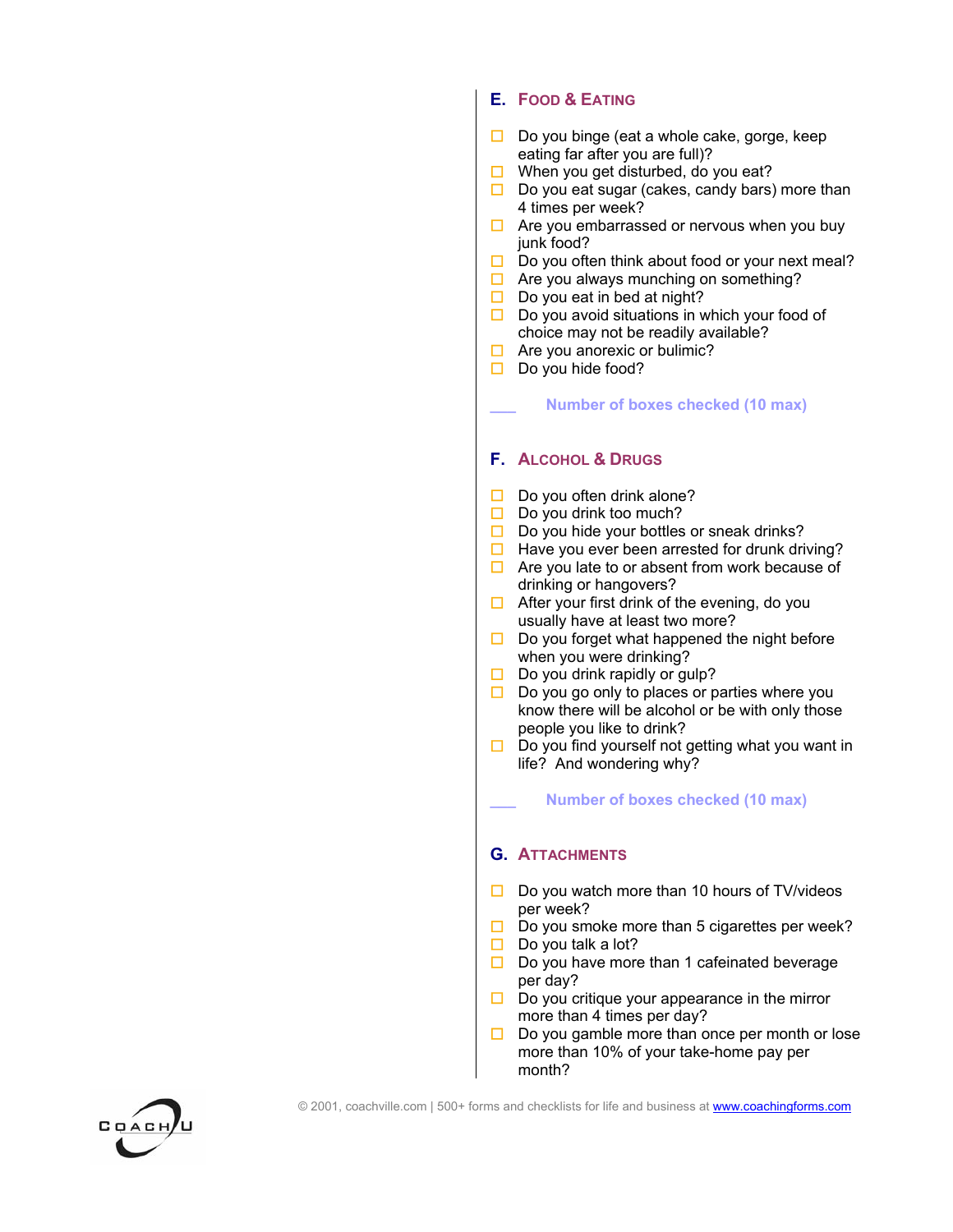- $\Box$  Do you "go shopping" more than once a week?
- $\Box$  Do you work more than 40 hours per week?
- $\Box$  Do you talk mostly about yourself?
- $\Box$  Do you need something to hope for to make today livable?

## **\_\_\_ Number of boxes checked (10 max)**

# **H. VICTIM & SABOTAGE**

- $\Box$  Do you overpromise, because you feel you have to get the person's love or approval?
- $\Box$  Do you wait for the small stuff to get big before you bring it up or handle it?
- $\Box$  Do you usually stop just 10% this side of success?
- $\Box$  Is it very hard for you to accept the gifts and help of others?
- $\Box$  Do you ask a lot of questions and need to understand?
- $\Box$  Do you let people walk all over you?
- $\Box$  Do you tend to explain your actions and theirs?
- $\Box$  Are you not good enough?
- $\Box$  When things are going well, do you throw in a monkey wrench, although you don't think it is one at the time?
- $\Box$  Are you uncomfortable being around truly successful people?

**\_\_\_ Number of boxes checked (10 max)** 

## **I. ADULT CHILD SYNDROME**

- $\square$  Do you long to be like others, but don't know how you ever will be?
- $\Box$  Are you afraid of people, particularly authority figures?
- $\Box$  Do you try so hard that you often lose, or try so little that you never live life at all?
- $\Box$  Do you hope for the best, expect the worst and rarely enjoy the moment?
- $\Box$  When you are unhappy, are you terribly afraid to say so for fear that someone will find out that you are human?
- $\Box$  Do you feel less than some and better than others, but rarely feel like you belong?
- $\Box$  Are you stuck in a life that your heart did not choose?
- $\Box$  Are you rarely satisfied?
- $\Box$  Are you embarrassed about your body?
- $\square$  Do you sacrifice your dignity for false security?

## **\_\_\_ Number of boxes checked (10 max)**

## **J. DEBT, MONEY, & SPENDING**

- $\Box$  Do this month's bills come in before you've paid last month's bills?
- $\square$  Do you have a stack of unopened bills/notices?
- $\Box$  Are you frequently short a few dollars and borrow from friends or write checks for very small amounts?
- $\Box$  Do you feel inordinately good when you pay routine bills like phone or rent, and on time?
- $\Box$  When your paycheck, commission check or loan money comes in, do you experience a great sense of relief?
- $\Box$  Do you have little or no savings, investment or assets, nothing immediately available for contingencies?
- $\Box$  Do you bounce more than 2 checks per year?
- $\Box$  When money is tight, is there always someone you keep turning to who won't let you starve?
- $\Box$  Do your credit card balances run near the maximum credit line?
- $\Box$  Are you reticent to discuss the subject of money and walk way from social conversations about it?

## **\_\_\_ Number of boxes checked (10 max)**